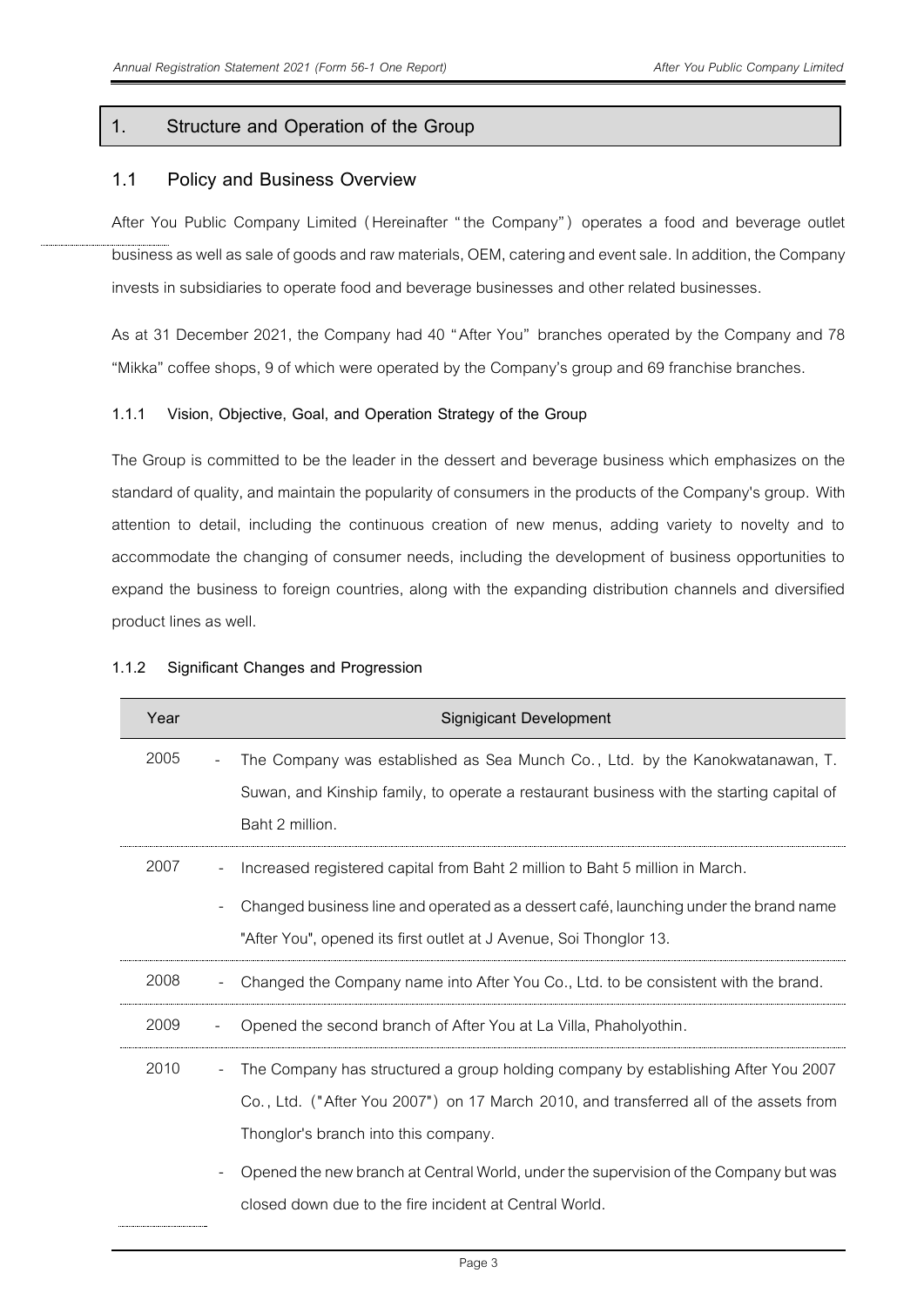| Year | <b>Signigicant Development</b>                                                                                                                                                                                                                                                                                                                                                                                                                                                                                                           |
|------|------------------------------------------------------------------------------------------------------------------------------------------------------------------------------------------------------------------------------------------------------------------------------------------------------------------------------------------------------------------------------------------------------------------------------------------------------------------------------------------------------------------------------------------|
| 2011 | Opened two new branches; Siam Paragon and Crystal Park, under the supervision of the<br>Company                                                                                                                                                                                                                                                                                                                                                                                                                                          |
|      | Added product lines such as cookies and plastic wrapped dessert for take-away and for<br>souvenirs.                                                                                                                                                                                                                                                                                                                                                                                                                                      |
| 2012 | The Company has reorganized its structure and purchased all the assets from After You<br>$\overline{\phantom{a}}$<br>2007, which previously transferred from Thonglor branch.                                                                                                                                                                                                                                                                                                                                                            |
|      | Continuity of branch expansion, both in the shopping center and community mall,<br>opening new three branches of After You at Central Ladprao under the supervision of<br>The Company, and at Int-Intersect Rama III and Silom Complex under the supervision of<br>After You 2007.                                                                                                                                                                                                                                                       |
|      | Expanded distribution channels such as catering services and wholesale products.                                                                                                                                                                                                                                                                                                                                                                                                                                                         |
| 2013 | Re-opening of After You in the Central World after the fire incident.<br>The Company has restructured the group again, by purchasing and transferring all the<br>assets of Int-Intersect Rama III and Silom Complex branches from After You 2007, to be<br>the assets of the Company on 1 July 2013.                                                                                                                                                                                                                                     |
| 2014 | Increased registered capital from Baht 5 million to Baht 25 million in July, and onto Baht<br>50 million in December, to support the branch expansion and operations.<br>Continuity of branch expansion by opening 2 new branches: The Mall Bangkapi and<br>Siam Square One.<br>Expanded new product line by opening a home-made ice cream shop, under the<br>"Crumb" trademark at Central Embassy in June.<br>Started selling souvenirs under After You trademark.                                                                      |
| 2015 | Increased the registered capital from Baht 50 million to Baht 54 million in April to support<br>the expansion of operations and branches.<br>Opened five more branches at: The Crystal Ratchaphruek, Tha Maharaj Mega Bangna,<br>The Mall Bangkae, and Future Park Rangsit, in order to cover the urban areas.<br>Established the new factory in Sinsakhon Industrial Estate, Samut Sakhon to support the<br>expansion of business and future growth.<br>Aurum and Aurum Company Limited, a subsidiary of the Company was registered and |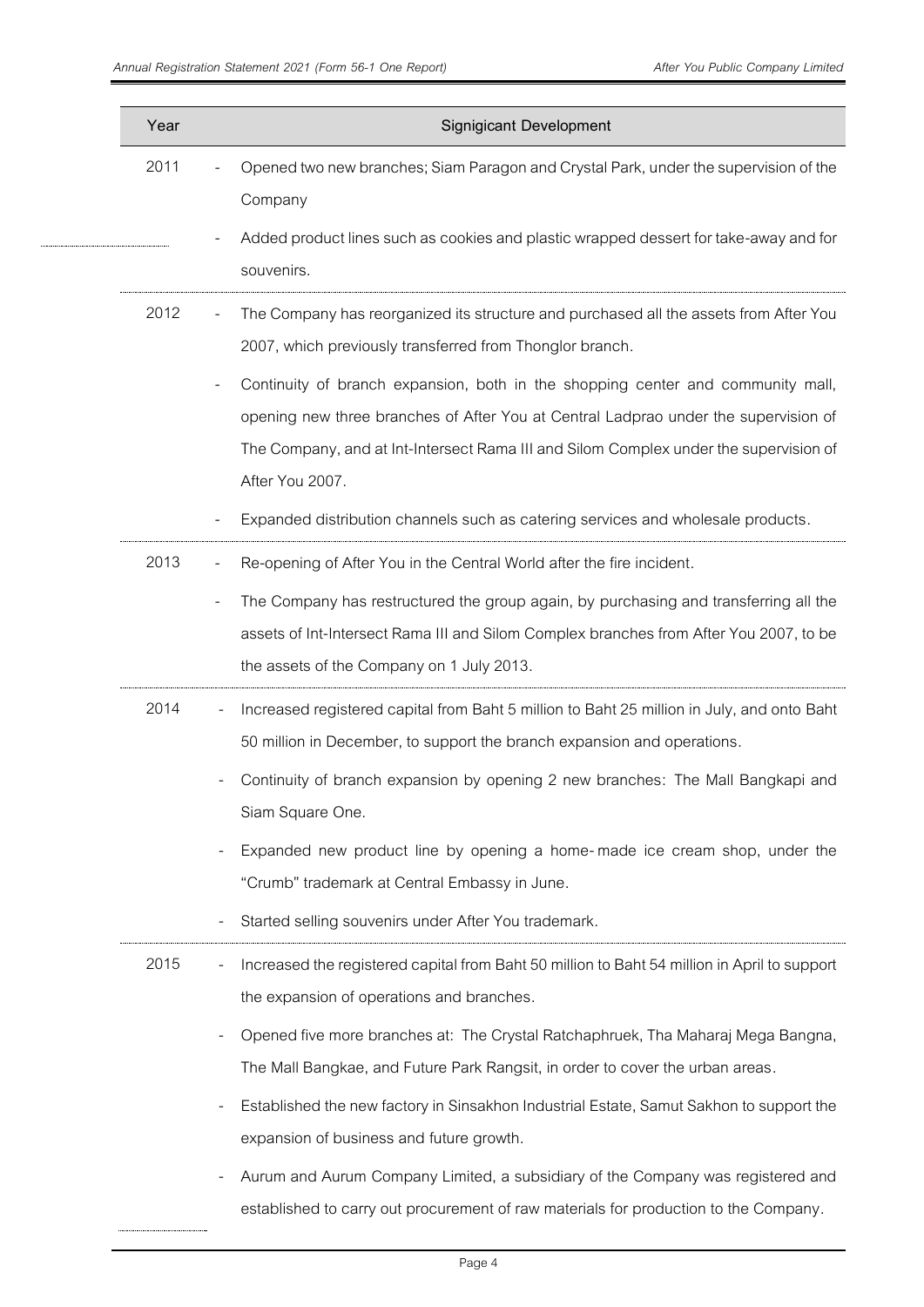| Year | Signigicant Development                                                                                         |
|------|-----------------------------------------------------------------------------------------------------------------|
|      | Closed the "Crumb" homemade ice cream shop at Central Embassy, in September                                     |
|      | because the outcomes failed to meet the expectation.                                                            |
| 2016 | Started production at the new factory in Sinsakhon Industrial Estates, Samut Sakhon in                          |
|      | January.                                                                                                        |
|      | Continuously expanded After You branch. There were 3 new branches opened at                                     |
|      | Terminal 21, Seacon Square and Central Pinklao.                                                                 |
|      | Expanded new product line: The ice shave shop "Maygori" was debuted at The                                      |
|      | Commons, Soi Thonglor 17 in February and its 2nd branch at Siam Square in June.                                 |
|      | The Company was transformed into a public company and changed its name to After<br>$\overline{a}$               |
|      | You Public Company Limited in March.                                                                            |
|      | Changed par value from Baht 100 per share, into the value of Baht 0.10 per share and<br>$\overline{a}$          |
|      | increased the registered capital from Baht 54 million to Baht 56 million in April 2016.                         |
|      | Increased registered capital from Baht 56 million to Baht 72.50 million, offering 1.50<br>$\overline{a}$        |
|      | million shares to the Company's directors, executive and/ or employees for 1.91 million                         |
|      | shares and 161.59 million shares to the public.                                                                 |
|      | The Company offered 165 million shares at a par value of Baht 0.10 per share to the<br>$\overline{\phantom{0}}$ |
|      | public (IPO), including offering to the directors, executive and/ or employees of the                           |
|      | Company on 14 - 16 December 2016.                                                                               |
|      | The Company was listed on the MAI on 23 December 2016.                                                          |
|      | Started construction of new office building to use as an office, employee training facility,                    |
|      | and distribution center, to support future business expansion of the Company.                                   |
| 2017 | Opened 7 new branches in Bangkok & Vicinities, which were Muang Thong Thani,<br>$\qquad \qquad \blacksquare$    |
|      | Bangkok Hospital, Esplanade Rachada, MBK, The Promenade, Central Bangna, and                                    |
|      | Central Westgate.                                                                                               |
|      | Opened the first branch in up-country at the Mall Korat (Nakorn Rachasrima).                                    |
|      | Introduced new product line "After You Durian" at Siam Paragon in May.<br>$\overline{a}$                        |
|      | The Factory passed and received the certificate of Good Manufacturing Practice (GMP)                            |
|      | and Hazard Analysis and Critical Control Points (HACCP) in June.                                                |
|      | First time overseas catering at Singapore in September and Malaysia in December.<br>$\overline{a}$              |
|      | Started Co-Branding scheme with other companies.                                                                |
|      | After You Pcl. received a certificate of honor as an outstanding factory according to Plant                     |
|      | Governance via 2017 Community Participation Project.                                                            |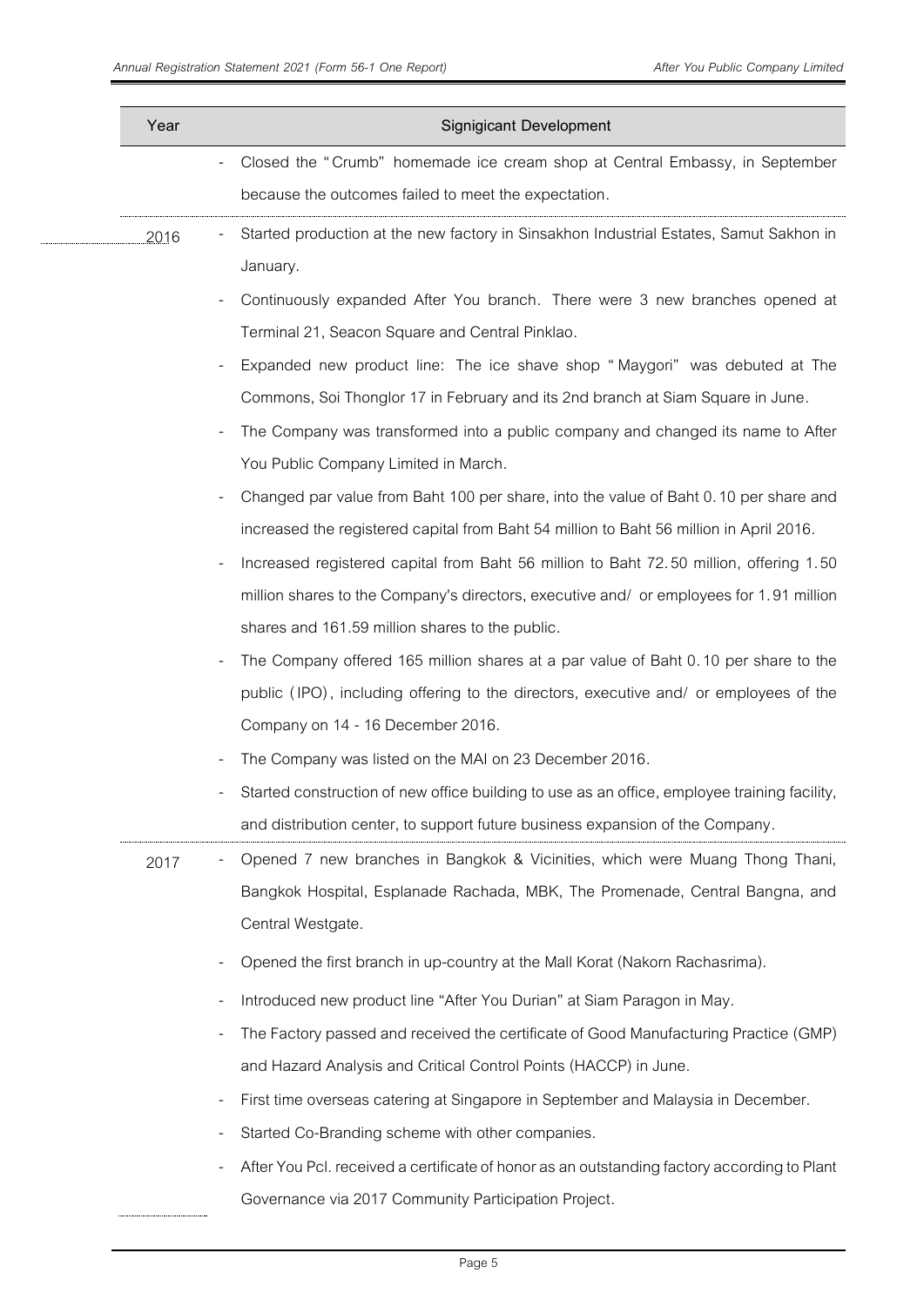$...........$ 

| Year | Signigicant Development                                                                                             |
|------|---------------------------------------------------------------------------------------------------------------------|
| 2018 | Opened 2 new branches in Bangkok: Offices at Central World and Central Rama 2.                                      |
|      | Opened 3 new branches in 3 provinces: Central Festival Chiang Mai, Central Plaza                                    |
|      | Udonthani and Terminal 21 Pattaya.                                                                                  |
|      | Developed packaging to increase the delivery channel by the product will prepared by                                |
|      | hand in freshly made desserts from the nearest branch of destination with specially                                 |
|      | developed packages suitable for the dishes. This helped increasing branches' sales                                  |
|      | without additional sales space or café worker.                                                                      |
|      | Launched new take-home products (bun category) which were "Kanom Pang Noey Sod"                                     |
|      | (Butter bun with butter filling) and "Kanom Pang Nom Sod" (Butter bun with milk filling).                           |
|      | The factory received the Halal standard in dessert and beverage products with                                       |
|      | Registration number I 420 / 2018 in October.                                                                        |
|      | After You Hong Kong Co., Ltd., a subsidiary of the Company was registered and                                       |
|      | established in Hong Kong to support oversea business expansion.                                                     |
| 2019 | Opened 4 new branches in Bangkok: Icon Siam, 101 The Third Place, The Market                                        |
|      | Bangkok and Eleven Bangkok.                                                                                         |
|      | Opened 2 new branches in up-country: Central Pathong and Central Festival Had Yai.                                  |
|      | Additional investment in machinery to enable the factory to support the increased                                   |
|      | production capacity for the take-home products, especially the bread which has more                                 |
|      | new flavors including the production for OEM.                                                                       |
|      | Expanding sales channels especially focusing on the Pop-up Store. Pop-up stores have                                |
|      | been set up in 2 different models. The first model is a semi-permanent store where dining                           |
|      | areas are available, and the menus offered are closely similar to menus offered in After                            |
|      | You dessert café. The second model is a small kiosk where to-go products are mainly                                 |
|      | sold and setting up areas are usually in a high traffic location.                                                   |
|      | Started the construction of a new factory building to support the growth in the future,<br>$\overline{\phantom{a}}$ |
|      | especially exports and overseas.                                                                                    |
|      | Expanded new business by opening the first coffee shop under the "Mikka" trademark                                  |
|      | at Pattanakarn 25 and the second branch at Siam Nara Market in late December. This                                  |
|      | business was operated by M & M 2007 Co., Ltd. (formerly named After You 2007 Co.,                                   |
|      | Ltd.), which was the subsidiary of the Company.                                                                     |
| 2020 | Opened 4 new branches in Bangkok: MRT Jatujak, Zen @ Central World, Samyan                                          |
|      | Mitrtown and Platinum.                                                                                              |